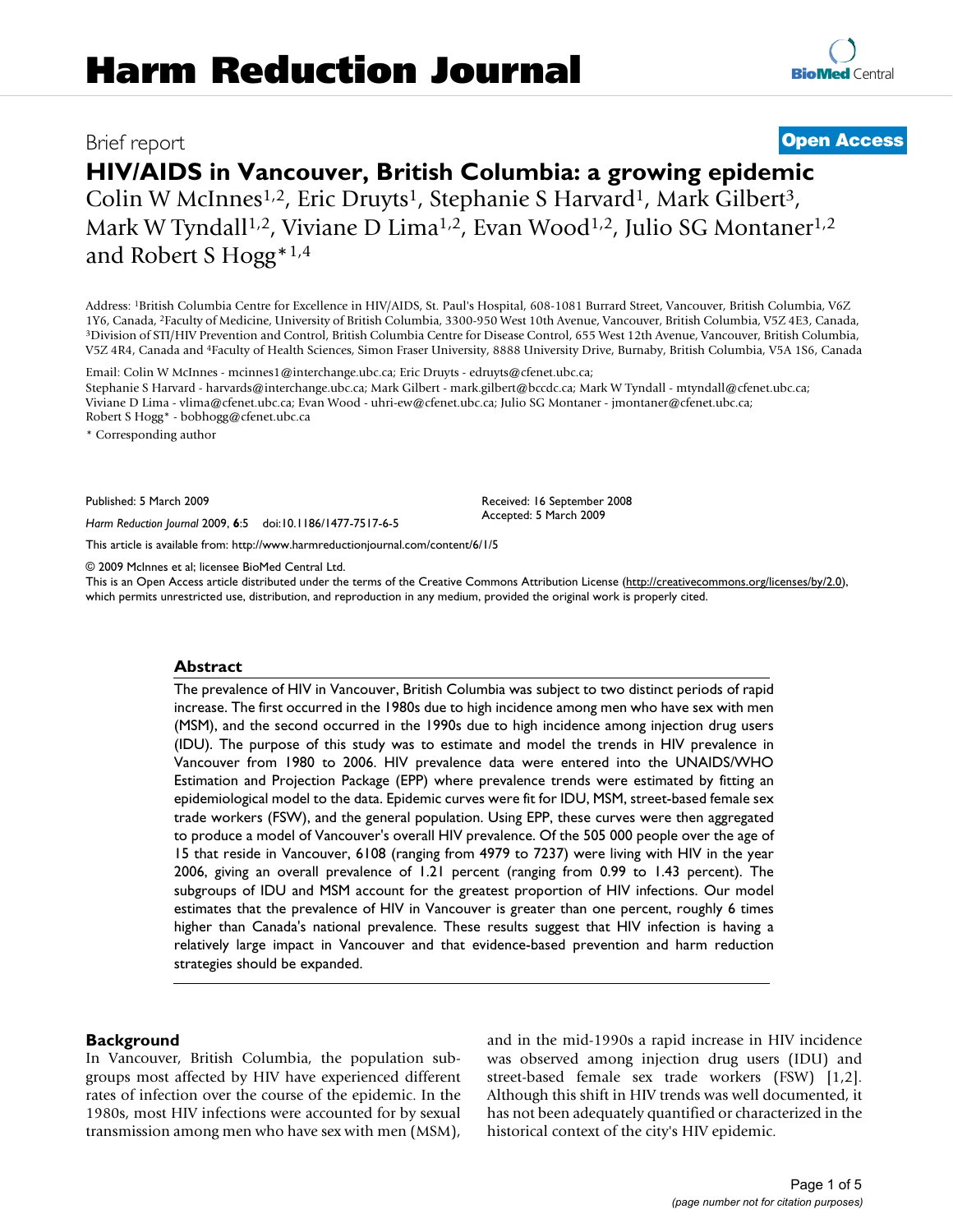Measuring longitudinal trends in the prevalence of HIV is essential to characterize the epidemic and to monitor changes in high-risk population subgroups. As disease prevalence reflects both incidence and mortality rates, monitoring trends in HIV prevalence can provide insight into the impact of events affecting HIV risk as well as survival, such as increased use of injection cocaine or the introduction of highly active antiretroviral therapy (HAART). Documenting HIV prevalence over time also provides the denominator needed to calculate HIV-related health indicators within a temporal frame, such as the proportion of infected individuals receiving HAART or the proportion with co-infections.

Despite the importance of measuring overall HIV prevalence, current prevalence data in Vancouver have been limited to specific population subgroups and specific points in time. The purpose of this study was to combine estimates of HIV prevalence among population subgroups in Vancouver in order to model the prevalence trends of these subgroups and Vancouver's overall population longitudinally from 1980 to 2006.

# **Methods**

A literature search was conducted using medical and scientific databases (PubMed, Web of Science), national websites (Public Health Agency of Canada, Statistics Canada), and a general search engine (Google) in order to identify all published and unpublished estimates of HIV prevalence in Vancouver among MSM, IDU, FSW, and pregnant women receiving antenatal testing (PW), a lower risk population subgroup and reference point for the remaining general population. Published and unpublished estimates of MSM, IDU, and FSW population sizes were also extracted. All data sources of HIV prevalence and population sizes are listed in Table 1. Since the HIV prevalence among PW was used to reflect the prevalence of the lower risk, remaining population, they were assigned a large population size. Population estimates for the city of Vancouver were taken from Statistics Canada [3]. The final population subgroup sizes were based on previously published estimates and peer-based discussions. Individuals under 15 years of age were not included in our analyses as data on this group are limited.

The HIV prevalence input assumptions for the year 2006 were based on the most recent available measures, all of which were from the year 2003 or later. Vancouver's total population over the age of 15 was estimated to be 505 000 [3]. The estimated sizes of the population subgroups are as follows: MSM 20 000 (15 000 – 25 000), IDU 13 500 (10 000 – 15 000), FSW 1500 (1000 – 2000), PW 470 000 (477 000 – 463 000). All estimates of HIV and population sizes are presented in Table 2.

All data were entered into the UNAIDS/WHO Estimation and Projection Package (EPP) [4], where prevalence trends for each population subgroup were estimated longitudinally by fitting an epidemic curve to the data for each subgroup. EPP finds the curve of best fit by minimizing the log likelihood of several parameters, such as the start year of the epidemic and the rate of HIV transmission. The epidemic curves that were modeled for population subgroups were aggregated by EPP to find the best

**Table 1: Model parameters and data sources of subgroup population sizes and HIV prevalence data**

| Key parameters        | Sources                                                 |  |
|-----------------------|---------------------------------------------------------|--|
| Vancouver             |                                                         |  |
| population size       | Statistics Canada [3]                                   |  |
| MSM <sup>*</sup>      |                                                         |  |
| population size       | Population surveys, capture-recapture estimates [11,19] |  |
| <b>HIV</b> prevalence | Cohort and cross-sectional surveys [20-23]              |  |
| IDU <sup>*</sup>      |                                                         |  |
| population size       | Population surveys, capture-recapture estimates [11,24] |  |
| <b>HIV</b> prevalence | Cohort and cross-sectional surveys [1,25-29]            |  |
| FSW <sup>*</sup>      |                                                         |  |
| population size       | Peer-based discussions                                  |  |
| <b>HIV</b> prevalence | Community-based studies of FSW [1,25,30]                |  |
| General population*+  |                                                         |  |
| population size       | Remaining population                                    |  |
| <b>HIV</b> prevalence | Antenatal seroprevalence studies [31,32]                |  |

\*HIV prevalence estimates each included data from the Health Canada Inventory of HIV Prevalence Studies [33].

†The prevalence of pregnant women receiving antenatal testing was used to impute the estimate for the general population.

MSM, men who have sex with men; IDU, injection drug users; FSW, street-based female sex trade worker.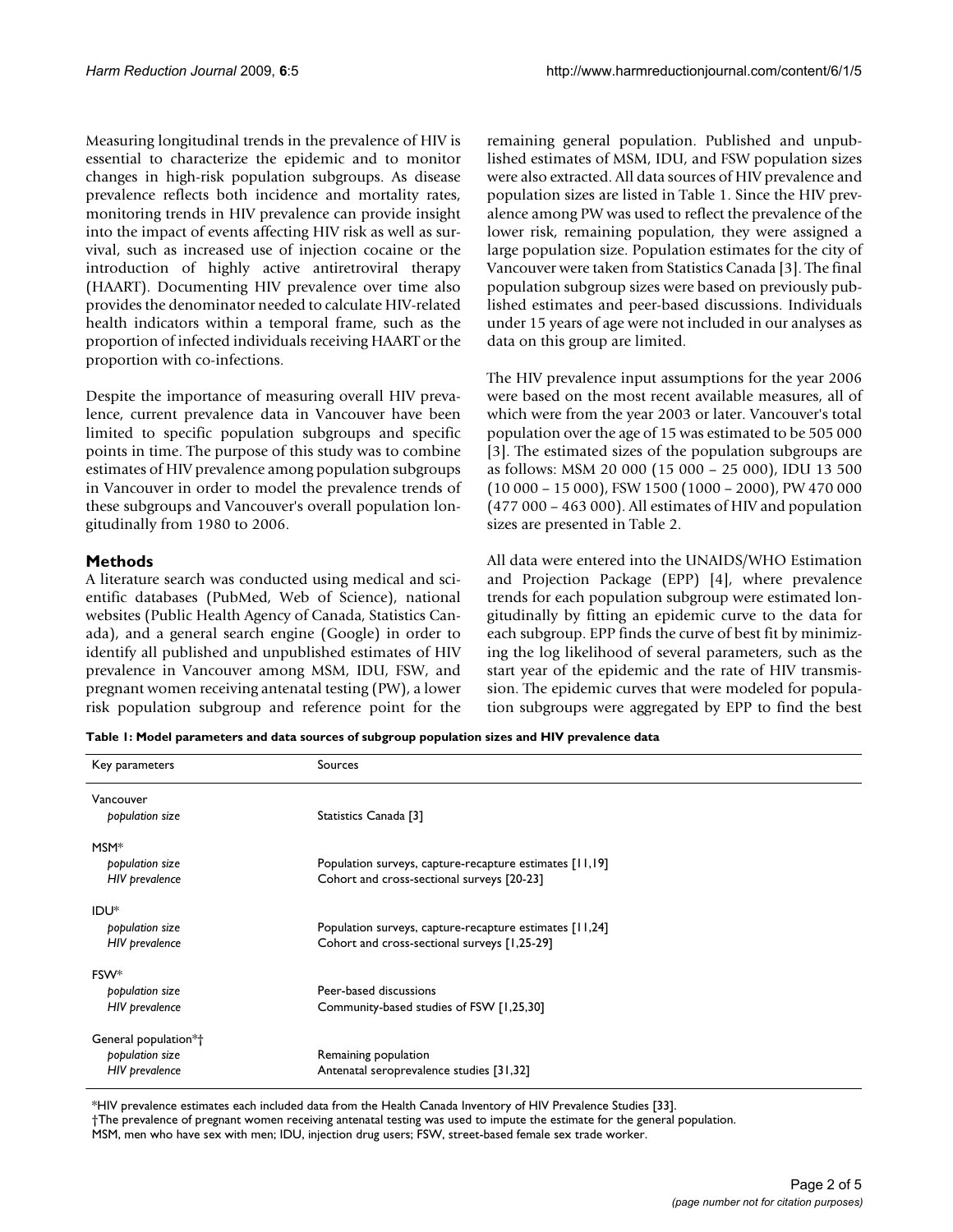| <b>Transmission group</b>       | <b>Estimated population size (low and high estimates)</b> | HIV prevalence, 2006* |
|---------------------------------|-----------------------------------------------------------|-----------------------|
| <b>MSM</b>                      | $20000(15000 - 25000)$                                    | 15.0%                 |
| <b>IDU</b>                      | $13\,500$ (12 000 $-$ 15 000)                             | 17.0%                 |
| <b>FSW</b>                      | $1500(1000 - 2000)$                                       | 26.0%                 |
| General population <sup>+</sup> | $470000(477000 - 46300)$                                  | 0.09%                 |

**Table 2: Estimated population subgroup sizes and HIV prevalence for persons 15 years of age and older living in Vancouver**

\*Prevalence input assumptions for the year 2006 were based on the most recent available measures, all of which were from the year 2003 or later. †The prevalence of pregnant women receiving antenatal testing was used to impute the estimate for the general population.

MSM, men who have sex with men; IDU, injection drug users; FSW, street-based female sex trade worker.

fitting curve that models the overall trends of Vancouver's HIV prevalence. Based on the estimated population sizes (Table 2), a low growth model, a high growth model, and an intermediate model, reflecting our best estimate, were produced for the overall population.

# **Findings**

Table 3 provides the estimates of the number of HIVinfected individuals from the specific population subgroups and Vancouver's entire population for the year 2006. We estimate that a total of 6108 (ranging from 4979 to 7237) men and women were living with HIV in the year 2006, producing an overall HIV prevalence of 1.21% (ranging from 0.99% to 1.43%). Our models estimate that MSM and IDU subgroups contributed the greatest number of infections, with 3000 (ranging from 2250 to 3750) and 2295 (ranging from 2040 to 2550) individuals, respectively.

The EPP model depicting the prevalence of HIV from 1980 to 2006 in each subgroup is shown in Figure 1. The model illustrates the rise in HIV prevalence among MSM in the 1980s as well as the rapid increase in prevalence among IDU and FSW in the 1990s. The upward trends of the model project the potential for moderate increases in HIV prevalence within each of these population subgroups.

Figure 2 characterizes the trend in Vancouver's overall HIV prevalence since 1980. The model depicts two rapid increases in HIV prevalence, the first in the mid-1980s and the second in the mid-1990s, and the upward trend of the model projects the potential for a moderate future increase in Vancouver's overall HIV prevalence.

# **Discussion**

In the year 2006, there were approximately 6108 (ranging from 4979 to 7237) people living in Vancouver that were infected with HIV. Populations of IDU and MSM contributed the largest number of infections. Although HIV prevalence was highest among FSW, due to the relatively small size of this subgroup, they accounted for only a small proportion of the total HIV infections in Vancouver. Few total infections were from PW, our reference point for the general population. Our overall estimate indicates that the prevalence of HIV in Vancouver was approximately 1.21% (ranging from 0.99% to 1.43%) in the year 2006 and the upward trend in our model suggests that there is potential for this value to increase slightly in the future.

|  | Table 3: Estimated number of persons infected with HIV in Vancouver, 2006 |  |
|--|---------------------------------------------------------------------------|--|
|--|---------------------------------------------------------------------------|--|

| Variable                        | <b>HIV Infected</b> |                        |                      |  |
|---------------------------------|---------------------|------------------------|----------------------|--|
|                                 | <b>Low Estimate</b> | <b>Middle Estimate</b> | <b>High Estimate</b> |  |
| Transmission groups             |                     |                        |                      |  |
| <b>MSM</b>                      | 2250                | 3000                   | 3750                 |  |
| <b>IDU</b>                      | 2040                | 2295                   | 2550                 |  |
| <b>FSW</b>                      | 260                 | 390                    | 520                  |  |
| General population <sup>+</sup> | 429                 | 423                    | 417                  |  |
| <b>Total population</b>         |                     |                        |                      |  |
| Males                           | 3585                | 4459                   | 5355                 |  |
| Females                         | 1394                | 1649                   | 1882                 |  |
| Total infected                  | 4979                | 6108                   | 7237                 |  |
| Overall prevalence              | 0.99%               | 1.21%                  | 1.43%                |  |

†The prevalence of pregnant women receiving antenatal testing was used to impute the estimate for the general population. MSM, men who have sex with men; IDU, injection drug users; FSW, street-based female sex trade worker.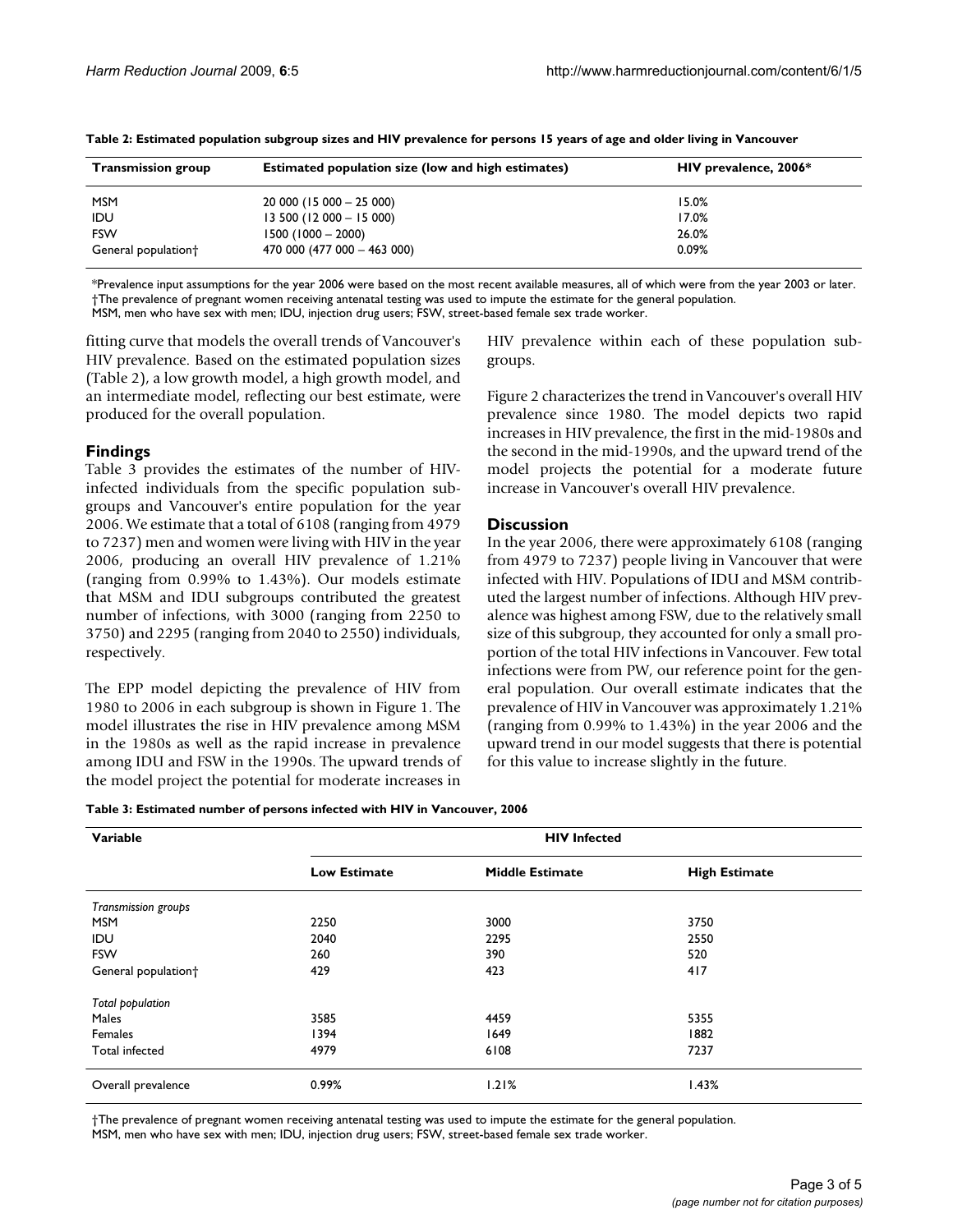

#### Figure 1

**Middle estimates of HIV prevalence for population subgroups in Vancouver, 1980–2006**. \*The prevalence of pregnant women receiving antenatal testing was used to impute the estimate for the general population. MSM, men who have sex with men; IDU, injection drug users; FSW, street-based female sex trade worker; PW, pregnant women receiving antenatal testing.

Our model successfully represents Vancouver's two documented periods of rapid increase in HIV prevalence [1,2]. The first rise in Vancouver's prevalence occurred in the mid-1980s as a consequence of high HIV incidence among MSM [2]. However, the pace of this increase was slowed in the late 1980s, largely as a result of mortality associated with the disease in the MSM subgroup [5]. The second period of rapid increase resulted from high rates of HIV transmission among Vancouver's IDU and FSW subgroups during the mid-1990s, at which time the prevalence of HIV in Vancouver approached 1%. Since this



#### **Figure 2**

**HIV prevalence among people living in Vancouver by upper, middle and lower estimates, 1980–2006**.

time, our model suggests that the prevalence of HIV in Vancouver has steadily increased and has the potential to increase in the future. Recent increases in prevalence may be attributed to increases in transmission among individuals with detectable HIV viral loads and increased survival among individuals on HAART [6-9].

Vancouver's HIV epidemic remains concentrated in highrisk subgroups of MSM, IDU, and FSW, like other large Canadian cities such as Montreal and Toronto [10]. What distinguishes Vancouver's situation from these other cities, however, is its relatively large population of high-risk individuals, particularly IDU. For example, a previous study [11] estimated that the city of Vancouver has a greater number of IDU than Montreal and a comparable number to that found in Toronto, despite Vancouver having a smaller overall population size. Furthermore, Vancouver's estimated IDU population of 13 500 individuals represents between 11% and 18% of Canada's total IDU population, which has been estimated to be between 75 000 and 125 000 individuals [12]. Given the relatively large IDU and MSM populations in Vancouver, it is not surprising that our model indicates Vancouver's overall HIV prevalence passed the 1% mark in the 1990s, during which time rapid transmission of HIV was observed among IDU [1]. Unfortunately, despite the expansion of needle exchange programs and the implementation of Vancouver's safe injection site, which have both shown the potential to decrease HIV incidence [13-16], transmission of HIV remains high within IDU populations [6], a finding that is reflected in our model of IDU. Similarly, our model suggests that since the mid-1990s the prevalence of HIV among MSM has been increasing, a finding that is also consistent with recent incidence data [7].

As with any estimation of HIV prevalence, the validity of our model is dependent on the validity of the data sources. Unfortunately, due to limitations in the availability of prevalence data, it was necessary to combine different types of data, which may have led to either overestimates or underestimates of prevalence for any of the subgroups. For example, the most recent prevalence data on MSM was derived from self-report of HIV status and these data may underestimate prevalence. Furthermore, because the HIV prevalence among high-risk subgroups is not measured annually, our 2006 input assumptions were based on the most recent available measures, some of which were from the years 2003–2005. It is possible that these values have changed, and there is a need for updated seroprevalence data. Another limitation includes our inability to model the prevalence trends of all high-risk population subgroups, such as individuals with mental health disorders, although this subgroup could potentially overlap with the IDU subgroup. Consequently, the prevalence estimate for Vancouver's total population, which relied on data from pregnant women